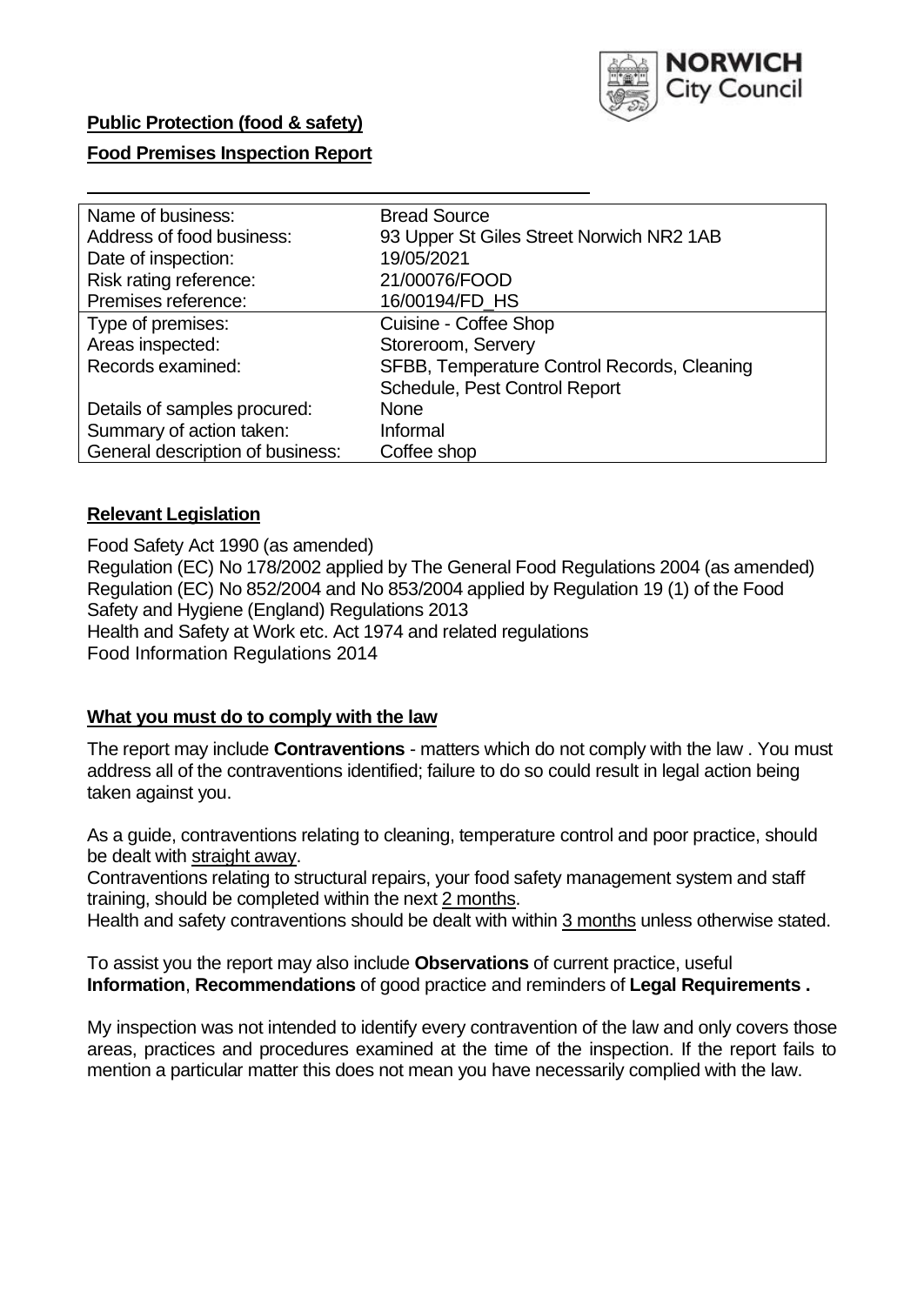# **FOOD SAFETY**

### **How we calculate your Food Hygiene Rating:**

 The food safety section has been divided into the three areas which you are scored against for the hygiene rating: 1. food hygiene and safety procedures, 2. structural requirements and 3. confidence in management/control procedures. Each section begins with a summary of what was observed and the score you have been given. Details of how these scores combine to produce your overall food hygiene rating are shown in the table.

| <b>Compliance Area</b>                     |          |           |           | <b>You Score</b> |                |    |           |    |          |  |  |
|--------------------------------------------|----------|-----------|-----------|------------------|----------------|----|-----------|----|----------|--|--|
| Food Hygiene and Safety                    |          |           |           | $\Omega$         | 5              | 10 | 15        | 20 | 25       |  |  |
| <b>Structure and Cleaning</b>              |          |           | $\Omega$  | 5                | 10             | 15 | 20        | 25 |          |  |  |
| Confidence in management & control systems |          |           | $\Omega$  | 5                | 10             | 15 | 20        | 30 |          |  |  |
|                                            |          |           |           |                  |                |    |           |    |          |  |  |
| <b>Your Total score</b>                    | $0 - 15$ | <b>20</b> | $25 - 30$ |                  | $35 - 40$      |    | $45 - 50$ |    | > 50     |  |  |
| <b>Your Worst score</b>                    | 5        | 10        | 10        |                  | 15             |    | 20        |    |          |  |  |
|                                            |          |           |           |                  |                |    |           |    |          |  |  |
| <b>Your Rating is</b>                      | 5.       | 4         |           | 3                | $\overline{2}$ |    |           |    | $\Omega$ |  |  |

Your Food Hygiene Rating is 3 - a generally satisfactory standard

## **1. Food Hygiene and Safety**

 Food hygiene standards are high. You demonstrated a very good standard of compliance with legal requirements. You have safe food handling practices and procedures and all the necessary control measures to prevent cross-contamination are in place. Some minor contraventions require your attention. **(Score 5)** 

000300

### Personal Hygiene

**Contravention** The following are examples of poor personal hygiene or where it was made difficult for food handlers to maintain sufficiently high standards of personal cleanliness:

• food handlers were seen wearing jewellery

### Temperature Control

 an exemption under the temperature control legislation, that must be shown by you to **Observation/Recommendation** Filled rolls and sausage rolls were being stored at ambient temperatures in direct sunlight on display in the window. The four hour rule is be managed. Products may be displayed for a single once only period of up to four hours and then discarded or kept under refrigeration until sold ( I would advise that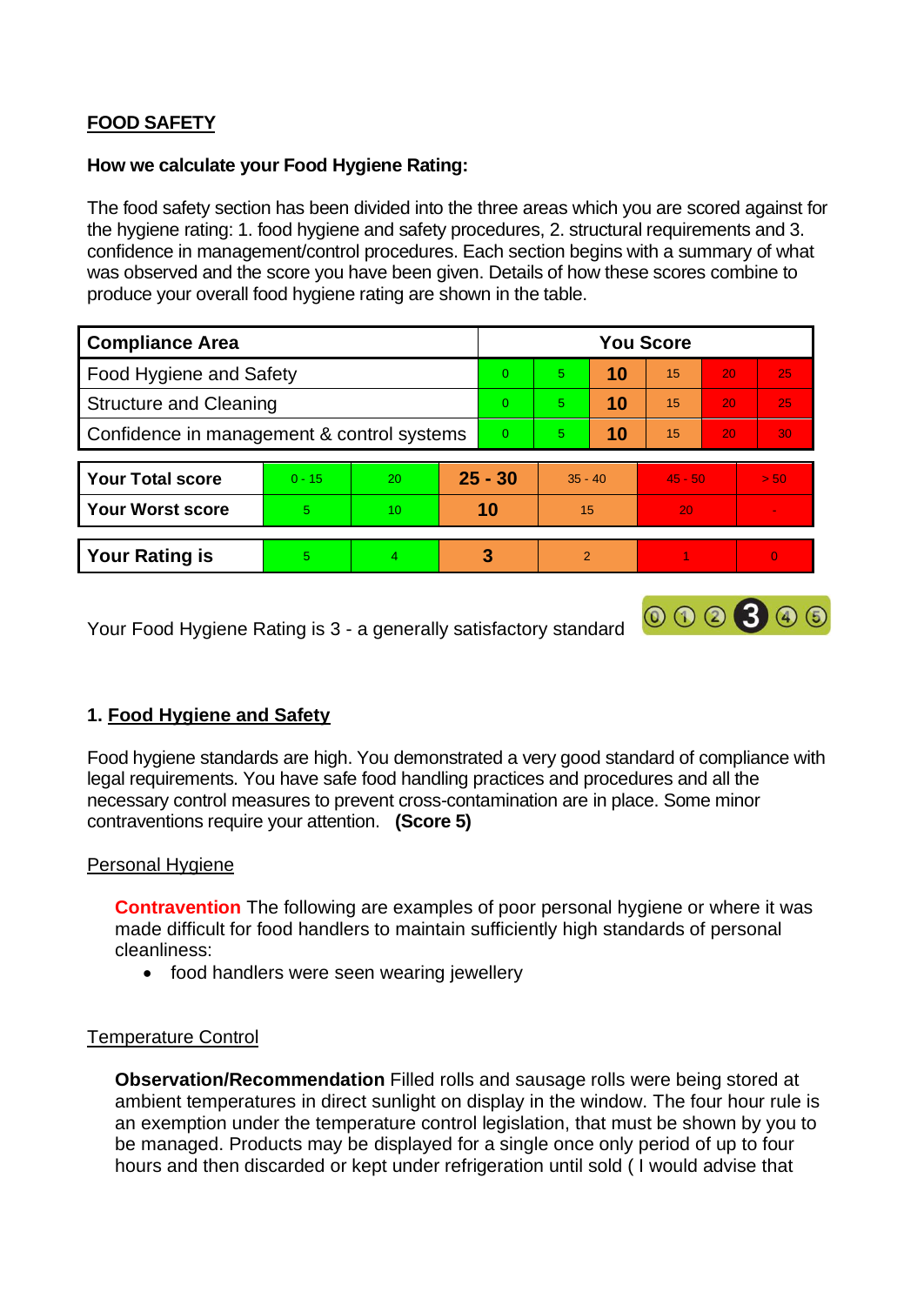smaller amounts be displayed, whilst the rest stays under refrigeration, and that you replenish. That left over from the last replenishment could then be refrigerated.)

**Legal requirement** The cold chain is not to be interrupted. However, limited periods outside temperature control are permitted, to accommodate practical handling during preparation, transport, storage, display and service of food, provided that it does not result in a risk to health.

## Unfit food

**Contravention** The following food was unfit (and was seized or destroyed in my presence) because it was past its use by date

 • Yeo Valley Organic yoghurt was being stored beyond its 'Use by date' of 17 May in the Williams fridge

### Poor Practices

**Contravention** The following matters represented poor practice and if allowed to continue may cause food to become contaminated or lead to its deterioration:

- no 'Best Before' dates on saucisson stored in paper bags in Williams fridge
- keep the door to the WC closed at all times. I recommend you fit a self closing device on this door
- storing cutlery with the blades to knives, prongs to forks facing upwards. These are then touched which exposes them to risk of contamination.

## **2. Structure and Cleaning**

 satisfactory standard but there are some repairs and/or improvements which are required The structure facilities and standard of cleaning and maintenance are of a generally in order for you to comply with the law. Pest control and waste disposal provisions are adequate. The contraventions require your attention; although not critical to food safety they may become so if not addressed. **(Score 10)** 

### Cleaning of Structure

**Contravention** The following items were dirty and require more frequent and thorough cleaning:

- floor/wall junctions
- around equipment feet
- flooring behind and under equipment
- bottom to door to kitchen
- high level cleaning
- hand contact surfaces such as light switches and door handles
- cobwebs and spiders were seen to high areas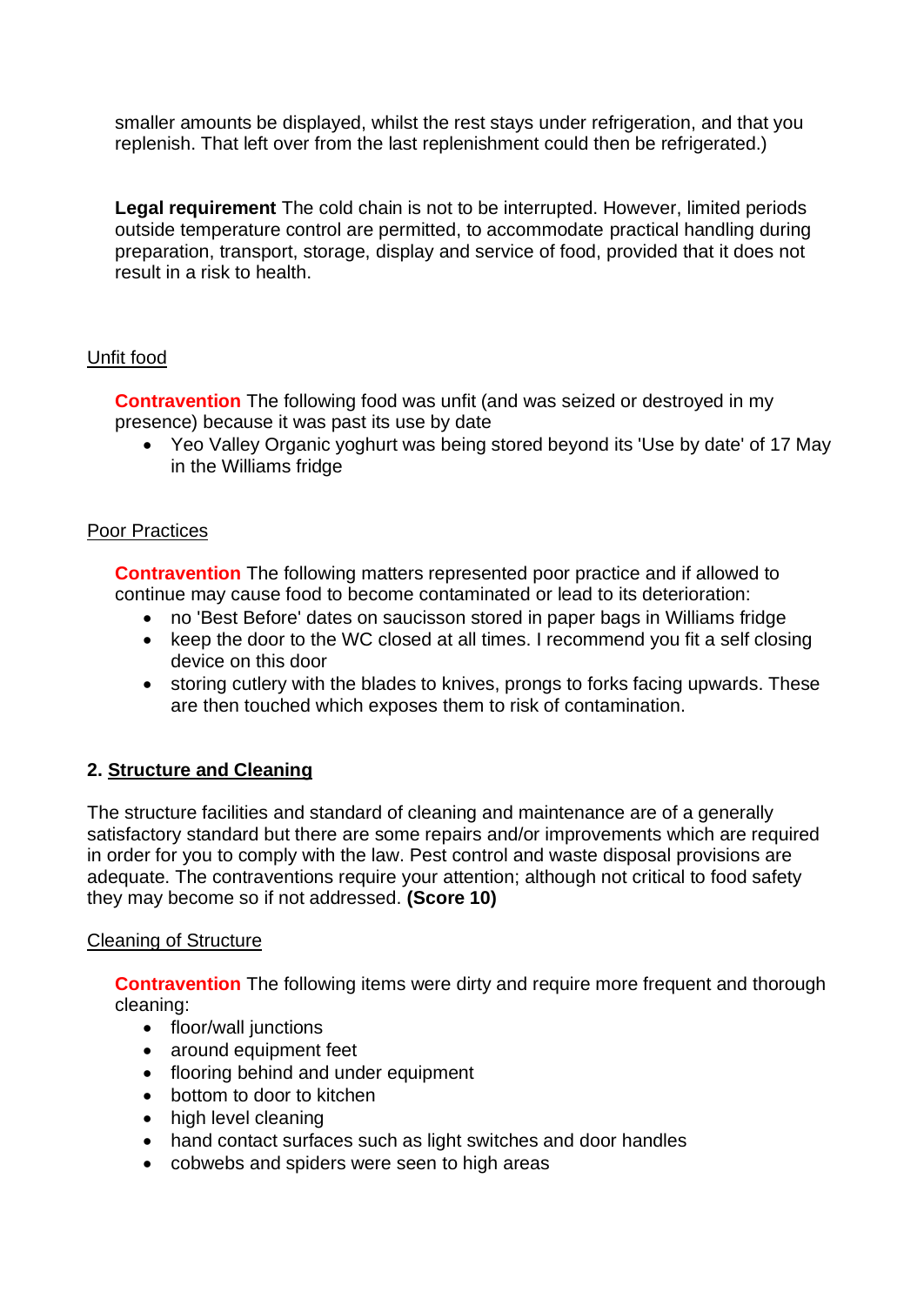and equipment from food rooms, tidy away miscellaneous objects into drawers and **Recommendation** Housekeeping could be greatly improved. Remove redundant items boxes and keep work surfaces and the floor clear for ease of cleaning and disinfection.

Clean and then seal the pamment tiled floor in the kitchen or alternatively cover the floor with a proprietary vinyl floor covering ensuring that on completion the floor surface is non-absorbent and easy to clean.

**Contravention** The following items could not be effectively cleaned and must be covered or made non-absorbent:

- the pamment tiled floor in the kitchen was unsealed, dirty and not able to be cleaned adequately. This was mentioned in your last report
- bare wooden shelving, these need to be sealed, treated or painted to leave a smooth impervious surface that can be easily cleaned

#### Cleaning of Equipment and Food Contact Surfaces

**Contravention** The following items are dirty and must be cleaned::

- Interior bottom to Williams fridge
- side to washing up sink
- shelf to stainless steel table

### Cleaning Chemicals / Materials / Equipment and Methods

**Contravention** The following evidence demonstrated your cleaning materials, equipment and methods were not sufficient to control the spread of harmful bacteria between surfaces:

• green scourer was badly worn

#### **Maintenance**

**Contravention** The following had not been suitably maintained and must be repaired or replaced:

• wall surfaces in kitchen

### Pest Control

 activity on the premises. **Observation** You have a pest control contract in place and there is no evidence of pest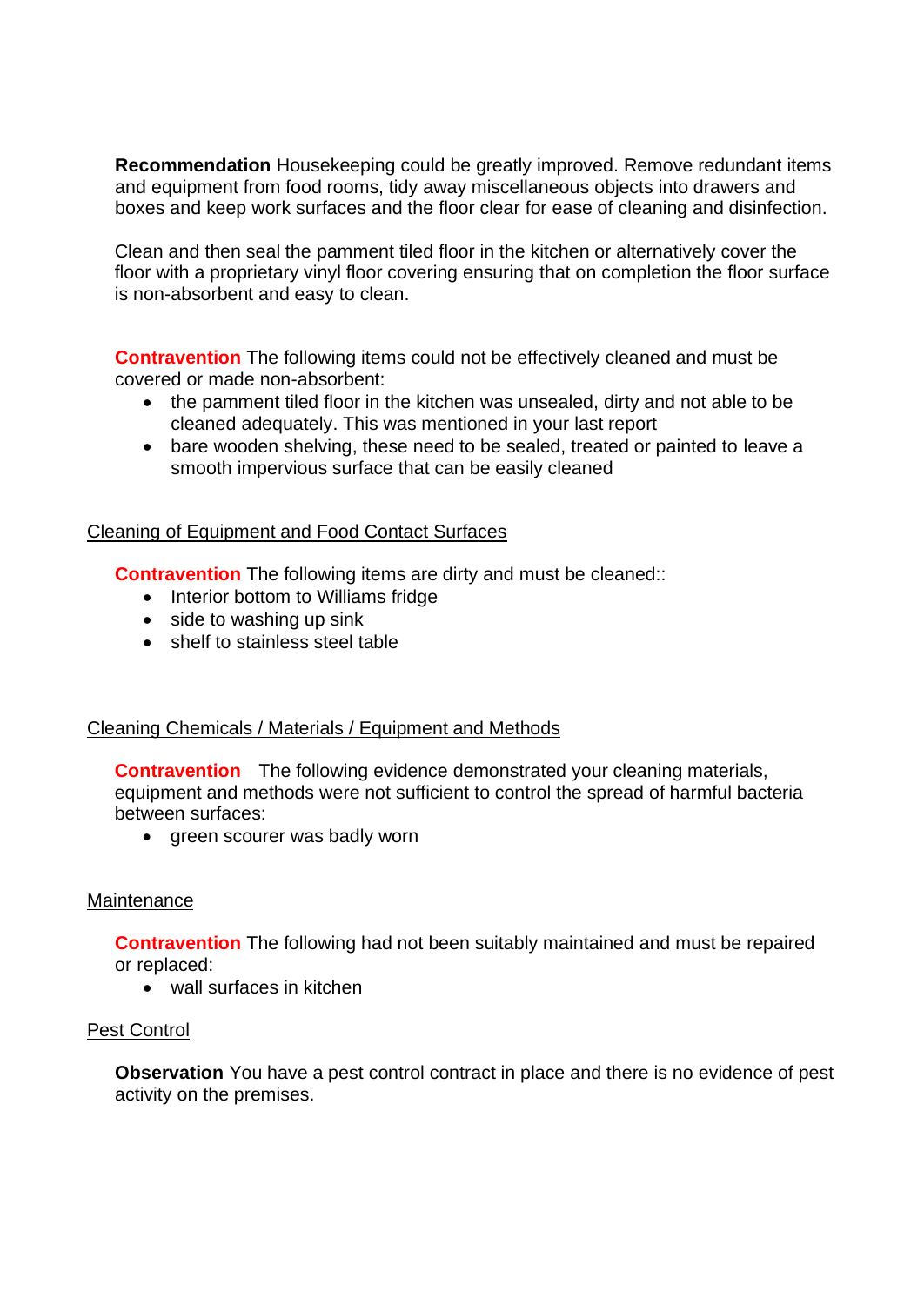## **3. Confidence in Management**

There are generally satisfactory food safety controls in place although there is evidence of some non-compliance with the law. The contraventions require your attention; although not critical to food safety they may become so if not addressed. **(Score 10)** 

#### Type of Food Safety Management System Required

**Observation** Your SFBB/food safety management system was in place and working well. I was confident you had effective control over hazards to food.

 **Observation** You were monitoring (and recording) the temperatures of your fridges and freezers as well as the temperature of cooked/hot-held food and could demonstrate effective systems for controlling bacterial growth and survival.

### Food Hazard Identification and Control

**Contravention** The following pre-requisites have not been met and this means that your food safety management system will be ineffective:

• maintenance is poor

### Proving Your Arrangements are Working Well

**Contravention** You are not working to the following safe methods in your SFBB pack:

- chilling / chilled storage / display of chilled food
- cleaning schedule

#### **Traceability**

**Observation** Your records were such that food could easily be traced back to its supplier.

#### Waste Food and other Refuse

**Observation** You had measures in place to dispose of waste food appropriately and were employing the services of an approved waste contractor.

#### **Training**

**Information** You can obtain a list of the training courses we provide on our website <www.norwich.gov.uk>